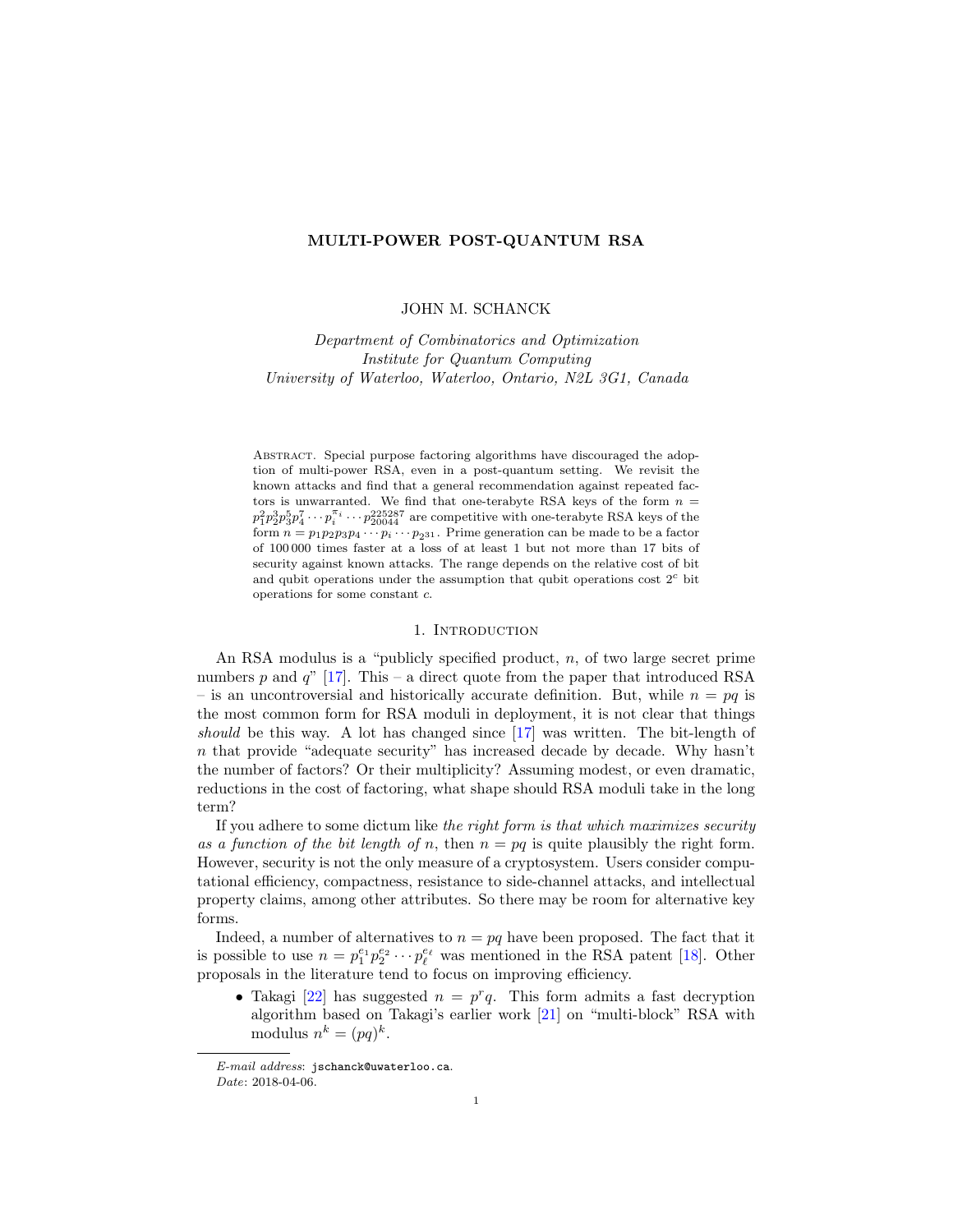#### 2 MULTI-POWER POST-QUANTUM RSA

- Lim, Kim, Yie, and Lee [\[11\]](#page-11-4) have suggested  $n = p^r q^s$ . They claim that  $n = p^2 q^3$  is 15 times faster than  $n = pq$  for 8192-bit n. They consider, but dismiss, the use of more than two primes.
- Shamir [\[19\]](#page-11-5) has suggested unbalanced moduli,  $n = pq$ , with q much larger than  $p$ . He has also proposed efficiency enhancements so that large  $n$  can be used – large enough that the system is "likely to provide long term security even to professional paranoids."
- Collins, Hopkins, Langford, and Sabin [\[4\]](#page-11-6) have patented efficient methods for using moduli of the form  $n = p_1 p_2 \cdots p_\ell$  where each prime is  $\approx (\lg n)/\ell$ bits and  $\ell > 2$  is a constant.
- Bernstein, Heninger, Lou, and Valenta [\[1\]](#page-11-7) have suggested  $n = p_1 p_2 \cdots p_\ell$ where each prime is of  $(\lg \lg n)^{2+o(1)}$  bits and  $\ell$  grows proportionally with  $n.$  They propose key generation, encryption, and decryption routines that each cost  $(\lg n)(\lg \lg n)^{O(1)}$  bit operations.

All of these proposals sacrifice the security of the standard RSA key form for greater efficiency – even Shamir's "paranoids" appear to have limited patience for slow cryptography. The efficiency gains are largely in decryption and are due to the decryption algorithms of Quisquater and Couvreur [\[16\]](#page-11-8) and Takagi [\[21\]](#page-11-3). The cost of these decryption algorithms, at least for moduli with a constant number of prime factors, depends on the size of the private primes rather than the size of  $n$ .

Special purpose factoring algorithms limit the extent to which one can use small primes in RSA. Lenstra's elliptic curve method (ECM) heuristically finds a prime p that divides n in  $\exp((\log p)^{1/2+o(1)})$  bit operations. Hence, a system designer who tries to maximize performance for a given bit length must weigh the cost of ECM against the cost of the best general purpose factoring algorithm in his attack model.

The number field sieve, a pre-quantum general purpose factoring algorithm, factors *n* in  $\exp((\log n)^{1/3+o(1)})$  bit operations. As such, small private primes weaken security when  $\min_{p|n} \log p < (\log n)^{2/3}$ , at least asymptotically. The nonasymptotic analysis is somewhat more delicate: for  $\lg n \approx 2048$  no more than 3 equally sized private primes should be used, and for  $\lg n \approx 4096$  no more than 4 equally sized private primes should be used [\[8\]](#page-11-9).

Shor's quantum factoring algorithm dramatically reconfigures the relationship between special and general purpose factoring algorithms. Shor's algorithm factors arbitrary *n* with high probability using only  $(\lg n)^{2+o(1)}$  qubit operations. For some *n* the cost can even be reduced to  $(\log n)^{1+o(1)}$  qubit operations. Faced with Shor's algorithm, one has to consider whether honest parties are left with any advantage over attackers. This advantage can be formalized as a "cost/performance ratio" – the cost of the best attack on the system divided by the cost of using the system.

The proposal of Bernstein, Heninger, Lou, and Valenta [\[1\]](#page-11-7), which we will call "multi-prime post-quantum RSA" or "multi-prime pqRSA", is an attempt to maximize the cost/performance ratio of RSA against Shor's algorithm. The use of small primes is still a liability in a post-quantum setting, but their use is also a necessity. The cost/performance ratio of RSA with  $n = pq$  is constant (assuming qubit operations and bit operations have equal cost), while the cost/performance ratio of multi-prime pqRSA is  $(\lg n)^{1+o(1)}$ .

Could a different key form provide an even larger post-quantum cost/performance ratio? There is some evidence that other forms are more efficient in practice. Boneh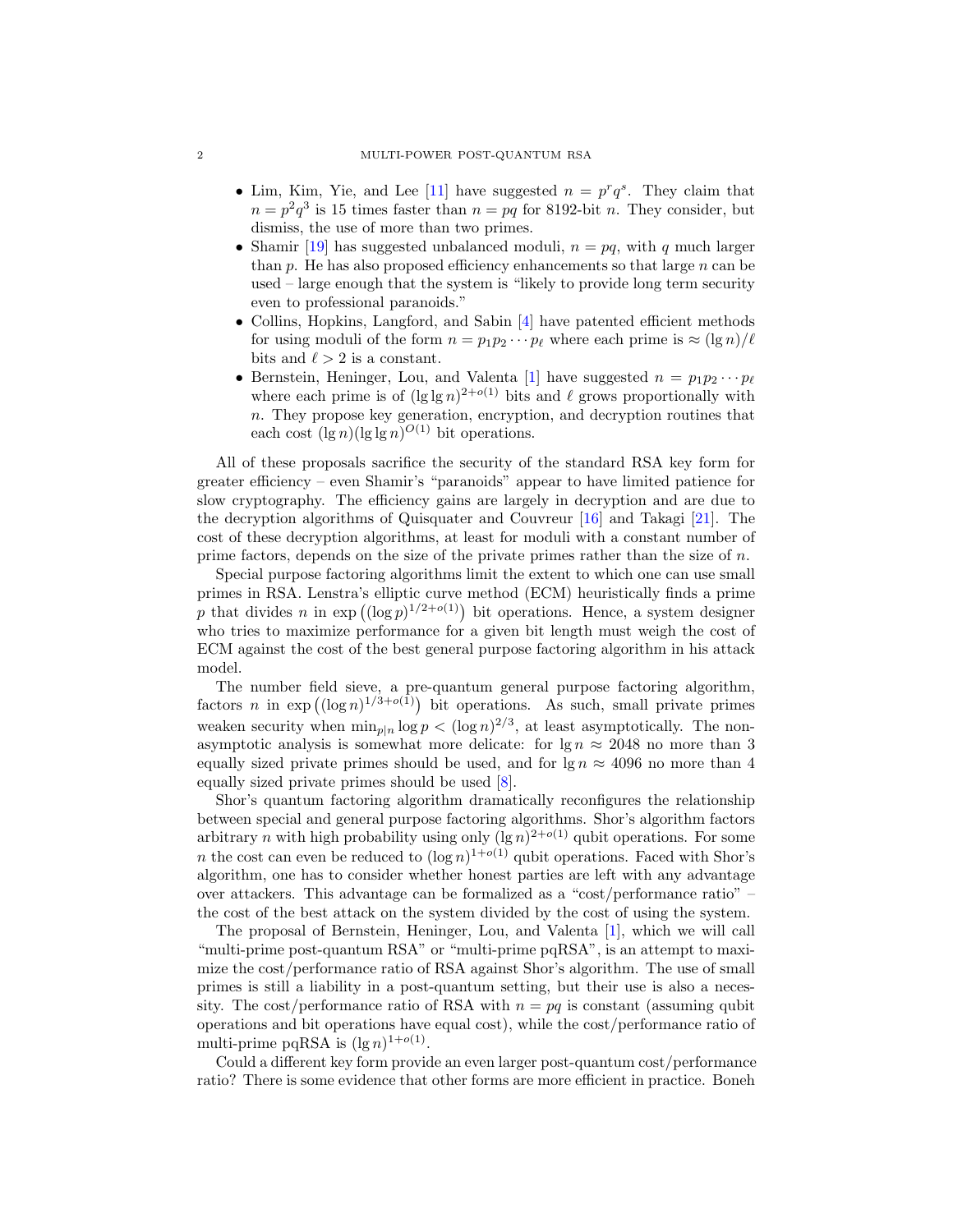and Shacham [\[3\]](#page-11-10) have compared multi-prime RSA,  $n = p_1p_2p_3$ , with Takagi's variant,  $n = p_1^2 p_2$ , and have found that decryption in Takagi's system is faster. This suggests that a multi-power post-quantum RSA, with  $n = p_1^{e_1} p_2^{e_2} \dots p_\ell^{e_\ell}$ , might have better performance than multi-prime post-quantum RSA. However, attackers might also have better cost.

Bernstein, Heninger, Lou, and Valenta dismiss post-quantum parameterizations of Takagi's system due to worrisome structure. In [\[1\]](#page-11-7) they write,

One can try to further accelerate key generation using Takagi's idea [\[22\]](#page-11-2) of choosing n as  $p^{k-1}q$ . We point out two reasons that this is worrisome. The first reason is lattice attacks [\[2\]](#page-11-11). The second reason is that any nth power modulo  $n$  has small order, namely some divisor of  $(p-1)(q-1)$ ; Shor's algorithm finds the order at relatively high speed once the nth power is computed.

We will elaborate on these two concerns in the remainder of this article.

1.1. Structure of this document. In Sections [2](#page-2-0) and [3](#page-5-0) we review lattice based factoring and its cost. In Sections [4](#page-6-0) and [5](#page-7-0) we review Shor's algorithm and its cost. In Section [6](#page-8-0) we propose a particular exponent sequence for multi-power postquantum RSA and examine the implications of this choice. Readers familiar with Coppersmith's technique and Shor's algorithm are encouraged to skip to Section [6](#page-8-0) and refer to Sections [3](#page-5-0) and [5](#page-7-0) as needed.

1.2. Notation. We use standard notation,  $o(\cdot)$ ,  $O(\cdot)$ ,  $\omega(\cdot)$ ,  $\Omega(\cdot)$ , for asymptotic growth rates. The natural logarithm is denoted log and the logarithm to base 2 is denoted lg. Euler's totient function is denoted  $\phi(n)$ . The bit operation cost of  $(\lg n)$ -bit (modular) multiplication is denoted  $\mathcal{M}(\lg n)$ .

# 2. Factoring with Coppersmith's Technique

<span id="page-2-0"></span>The first concern, "lattice attacks," refers to Boneh, Durfee, and Howgrave-Graham's work [\[2\]](#page-11-11) on factoring numbers of the form  $n = p^k q$ . Their algorithm is based on Coppersmith's technique, and outperforms Lenstra's elliptic curve method for large k. Coppersmith's technique is a general method for finding small modular roots of univariate polynomials. More formally, it solves some instances of the following problem.

<span id="page-2-1"></span>Problem 1. Given a rational polynomial

 $f(x) = a_d x^d + a_{d-1} x^{d-1} + \cdots + a_1 x + a_0,$ 

and positive integers R and P, enumerate all integers  $x_0$  such that  $f(x_0) \equiv 0$  $\pmod{P}$  and  $|x_0| < R$ .

The difficulty of Problem [1](#page-2-1) varies dramatically with  $R$  and  $P$ . The Berlekamp-Zassenhaus-van Hoeij algorithm solves Problem [1](#page-2-1) in randomized polynomial time when the factorization of  $P$  is known. Coppersmith's technique solves some instances even when the factorization of P is not known.

We will describe a formulation of Coppersmith's technique due to Howgrave-Graham [\[9\]](#page-11-12). Our emphasis will be on factoring integers of the form  $n = p^k q$  with  $p$  and  $q$  of known bit length and  $k$  large. Howgrave-Graham's version of Coppersmith's technique solves a generalization of Problem [1](#page-2-1) in which only a multiple of P, rather than P itself, is given.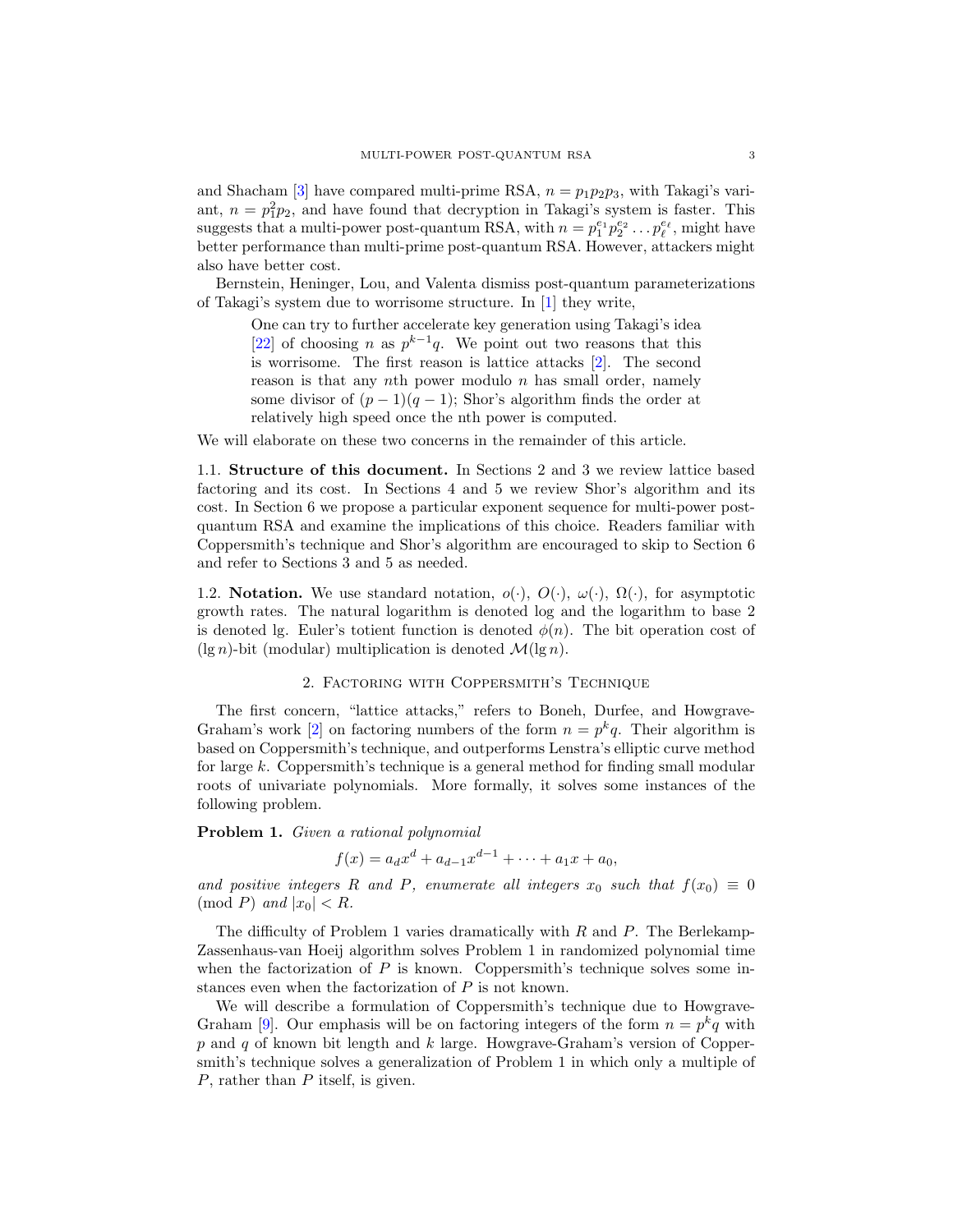Problem 2. Given a rational polynomial

<span id="page-3-1"></span>
$$
f(x) = a_d x^d + a_{d-1} x^{d-1} + \dots + a_1 x + a_0,
$$

positive integers R and N, a real number  $\beta$ , and a promise that N has a divisor P of size  $N^{\beta}$ , enumerate all integers  $x_0$  such that  $f(x_0) \equiv 0 \pmod{P}$  and  $|x_0| < R$ .

Both variants of the problem have applications to factoring and the cryptanalysis of RSA; Alexander May has compiled an extensive survey of these applications [\[12\]](#page-11-13).

Suppose that  $n = p^k q$  and that we know some bits of p. For example, suppose that we know the high bits of p; or equivalently, that we know an integer  $u$  for which  $p - u$  is a small (unknown) integer r. Then the rational polynomial

$$
(1) \t\t f(x) = (u+x)^k/n
$$

evaluates to  $1/q$  at  $x = r$ . Likewise  $f^2(r) = 1/q^2$ ,  $f^3(r) = 1/q^3$ , and every polynomial of the form

(2) 
$$
h(\vec{a};x) = \sum_{i=0}^{m-1} \sum_{j=0}^{k-1} a_{ik+j} f(x)^i x^j,
$$

with  $\vec{a} \in \mathbb{Z}^{km}$ , satisfies  $h(\vec{a}; r) \in q^{-(m-1)}\mathbb{Z}$ . In other words,  $q^{m-1}h(\vec{a};r)$  is an integer for every  $\vec{a} \in \mathbb{Z}^{km}$ . Coppersmith's technique involves constructing  $\vec{a}$  in such a way as to guarantee that  $|h(d;r)| < q^{-(m-1)}$  and, consequently, that  $h(d;r) = 0$ .

Remarkably, such an  $\vec{a}$  can be constructed in polynomial time whenever sufficiently many bits of  $p$  are known. This is made precise by Theorem [1.](#page-3-0)

<span id="page-3-0"></span>**Theorem 1.** Let  $N = P^k Q$  for positive integers P, Q, and k with  $k > 2$ . Let  $f(x) = a_k x^k + a_{k-1} x^{k-1} + \cdots + a_1 x + a_0 \text{ with } \gcd\{N, a_0, a_1, \ldots, a_k\} = 1.$  Let R be such that

$$
R<\frac{1}{2}\left(P^k/Q\right)^{1/(k+1)}.
$$

Then all integers  $x_0$  satisfying  $f(x_0) \equiv 0 \pmod{P^k}$  and  $|x_0| < R$  can be enumerated at a cost of

$$
k^{11+o(1)}\lg N + k^{10+o(1)}\lg^2 N
$$

bit operations.

2.1. Constructing a short polynomial for fixed  $R$ . The set of rational polynomials of degree at most d is denoted  $\mathbb{Q}[x]_{\leq d}$ . Observe that  $\mathbb{Q}[x]_{\leq d}$  is a  $\mathbb{Q}$ -vector space of dimension  $d + 1$ . We equip this space with the usual coefficient norm,

$$
||c_0 + c_1 x + \dots + c_d x^d|| = \sqrt{c_0^2 + c_1^2 + \dots + c_d^2},
$$

so that we can view the integer span of a finite collection of elements of  $\mathbb{Q}[x]_{\leq d}$  as a lattice.

A basis for a full rank lattice  $L \subset \mathbb{Q}[x]_{\le d}$  is a set of  $d+1$  linearly independent polynomials in L. The determinant, or co-volume, of L is det  $L := |\det B|$  where B is the matrix of coefficient vectors of a basis of L.

For a rational number t the evaluation map  $x \mapsto t$  is a linear functional on  $\mathbb{Q}[x]_{\le d}$ , which one can think of as an inner product of a coefficient vector with  $(1, t, \overline{t}^2, \ldots, t^d)$ . Thus, for  $g(x) \in \mathbb{Q}[x]_{\leq d}$  we have

$$
(3) \t\t |g(t)| \le \sqrt{C_t} \, \|g(x)\|
$$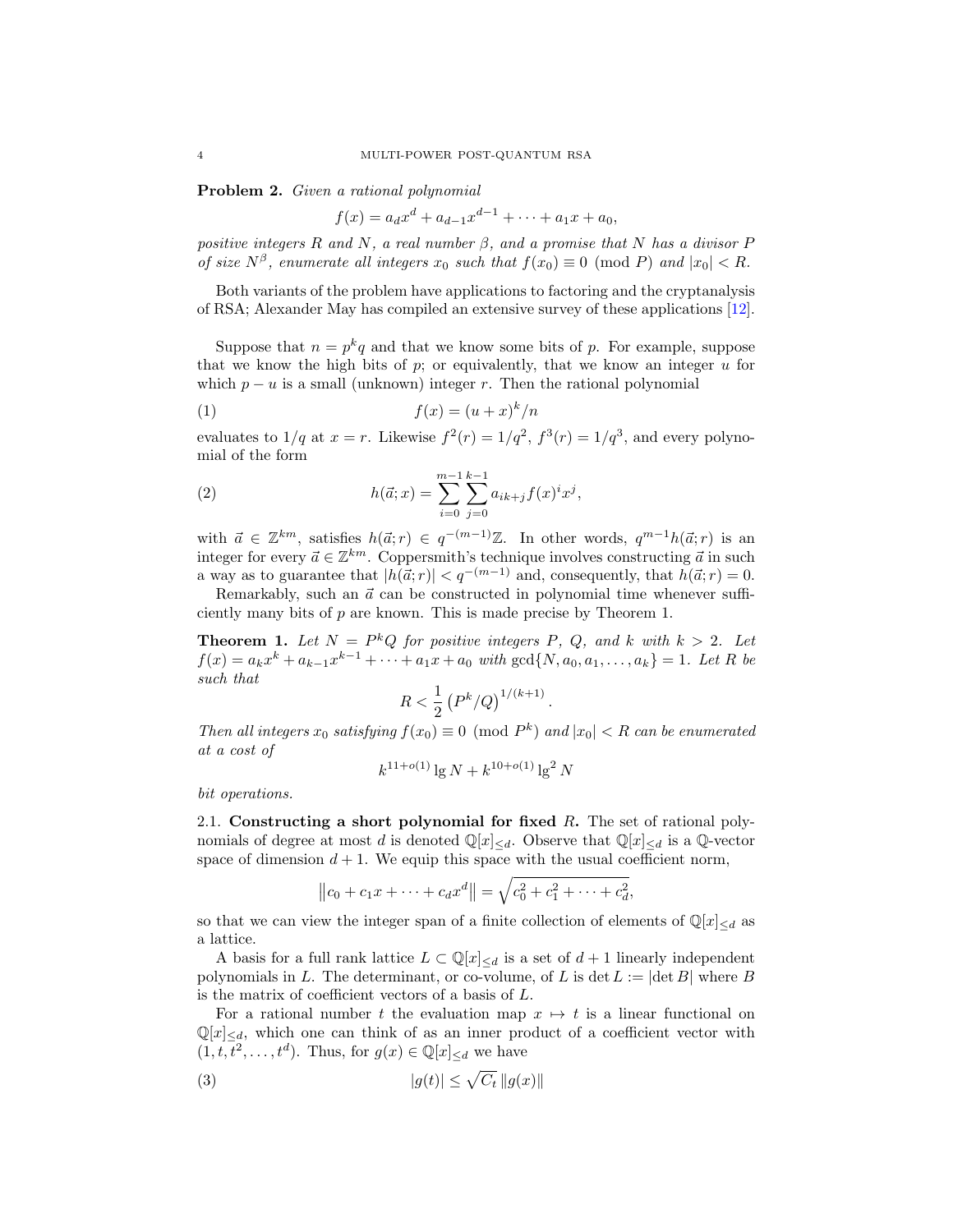with  $C_t = \sum_{i=0}^d t^{2i}$ . More conveniently, when  $|t| \leq 1$  we have

(4) 
$$
|g(t)| < \sqrt{d+1} ||g(x)||
$$
.

This simple fact, the Cauchy-Schwarz inequality, proves to be quite useful. Preserving the motivation and definition of  $f(x)$  in Eq. [1,](#page-3-1) recall that we are looking for a small integer  $r$ . The definition of small is made precise by introducing a number R such that  $|r| < R$ . Suppose  $s \in \mathbb{Z}$  and  $|s| < R$ , then Equation [4](#page-4-0) can be applied, with  $t = s/R$ , to polynomials of the form

<span id="page-4-0"></span>
$$
\hat{h}(\vec{a};x) = \sum_{i=0}^{m-1} \sum_{j=0}^{k-1} a_{ik+j} f(xR)^i (xR)^j, \text{ with } \vec{a} \in \mathbb{Z}^{km}.
$$

These polynomials form a lattice in  $\mathbb{Q}[x]_{\leq km-1}$ . The parameter  $\vec{a}$  expresses  $\hat{h}(\vec{a}; x)$ in the basis

$$
H = \begin{Bmatrix} 1, & (xR), & (xR)^2, & \dots, & (xR)^{k-1}, \\ f(xR), & f(xR)(xR), & f(xR)(xR)^2, & \dots, & f(xR)(xR)^{k-1}, \\ f(xR)^2, & f(xR)^2(xR), & f(xR)^2(xR)^2, & \dots, & f(xR)^2(xR)^{k-1}, \\ \dots & & & & \dots \\ f(xR)^{m-1}, & f(xR)^{m-1}(xR), & f(xR)^{m-1}(xR)^2, & \dots, & f(xR)^{m-1}(xR)^{k-1} \end{Bmatrix}.
$$

Note that H contains exactly one element of each degree from 0 to  $km - 1$ . So H is in fact a basis for a lattice of rank  $km$ . Moreover, the corresponding matrix of coefficient vectors is triangular, so we can easily compute  $|\det H|$ . The leading coefficient of  $f(xR)^i(xR)^j$  is  $R^{ik+j}/n^i$ , hence

<span id="page-4-2"></span>(5) 
$$
|\det H| = \prod_{i=0}^{m-1} \prod_{j=0}^{k-1} R^{ik+j}/n^i
$$

$$
= R^{km(km-1)/2} n^{-km(m-1)/2}.
$$

The lattice reduction algorithm of Lenstra, Lenstra, and Lovász (LLL) can be used to find "short" elements of a lattice in polynomial time. The exact meaning of "short" is provided by the following fact.

<span id="page-4-4"></span>**Fact 1** (LLL [\[10\]](#page-11-14)). Let  $(\vec{b}_1, \vec{b}_2, \ldots, \vec{b}_d)$  be an LLL-reduced basis of a lattice L. Then  $\|\vec{b}_1\| \leq 2^{(d-1)/4} (\det L)^{1/d}.$ 

We omit the precise definition of LLL-reduced; for now it suffices to know that an LLL-reduced basis can be produced, in polynomial time, by applying the LLL algorithm to a basis of L.

If  $\hat{h}(x)$  is the first vector obtained by applying LLL to H, then

<span id="page-4-3"></span>(6) 
$$
\|\hat{h}(x)\| \le 2^{(km-1)/4} |\det H|^{1/km}
$$

The question now is whether this is small enough to ensure that  $\hat{h}(r/R) = 0$ .

2.2. **Optimizing R.** We will determine the largest  $R$  for which

<span id="page-4-1"></span>
$$
(7) \qquad |\hat{h}(s/R)| < q^{-(m-1)}
$$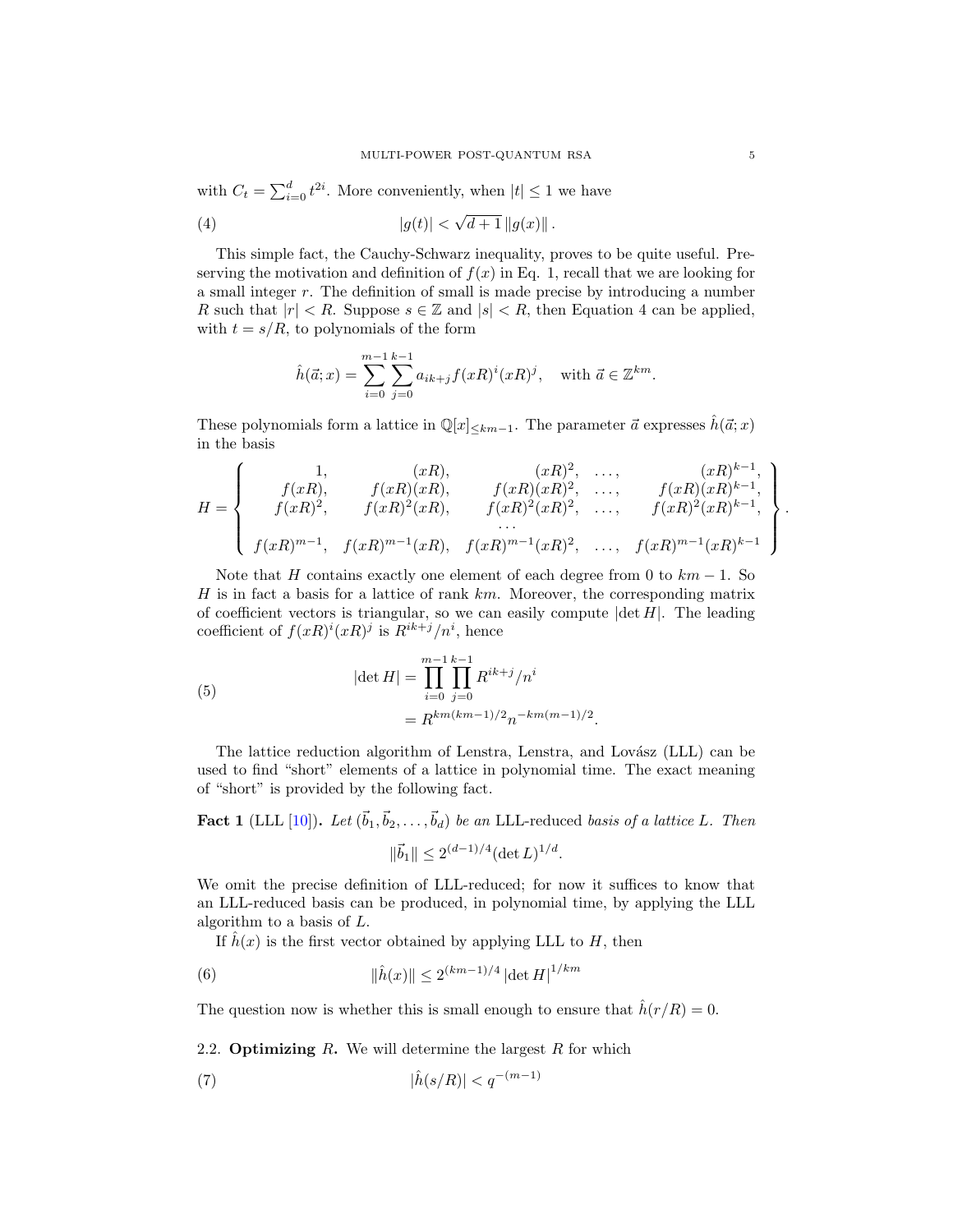for all  $s \in \mathbb{Z}$  with  $|s| < R$ . When Eq. [7](#page-4-1) is satisfied, we are able to recover r, and factor n, by computing the rational roots of  $\hat{h}(x)$ . Equations [4,](#page-4-0) [5,](#page-4-2) and [6](#page-4-3) imply

<span id="page-5-1"></span>
$$
\begin{aligned} |\hat{h}(s/R)| &< \sqrt{km} \|\hat{h}(x)\| \\ &= \sqrt{km} \ 2^{(km-1)/4} R^{(km-1)/2} n^{-(m-1)/2} . \end{aligned}
$$

Observe that  $\sqrt{km} \; 2^{(km-1)/4} < 2^{(km-1)/2}$  for integers k and m with  $km > 7$ . So Equation [7](#page-4-1) is satisfied, for  $km > 7$ , when

(8) 
$$
(2R)^{(km-1)/2} < n^{(m-1)/2}q^{-(m-1)}.
$$

Taking logarithms we have

(9) 
$$
\lg 2R < \frac{m-1}{km-1} \left( \lg n - 2 \lg q \right).
$$

The bound on R in the statement of Theorem [1](#page-3-0) is recovered by taking  $m = k$  and writing  $\lg n = k \lg p + \lg_p q$ .

### <span id="page-5-3"></span>3. The cost of lattice attacks.

<span id="page-5-0"></span>We will now consider the cost of using Theorem [1](#page-3-0) to factor  $n$  of the form  $n =$  $p_1^{e_1} p_2^{e_2} \dots p_L^{e_L}$ . For simplicity we will assume that the prime factors of n are of equal bit length and that the  $e_i$  are in decreasing order.

Let  $E = \sum_{i=1}^{L} e_i$ . Suppose  $E \geq 5$ , so that there exist integers P, Q, and k with  $k > 2$  and  $n = P^k Q$ . Let R be as in Theorem [1.](#page-3-0) An attacker has to guess  $\lg P - \lg R$  bits of P to construct an  $f(x)$ , as in Equation [1,](#page-3-1) to which Theorem [1](#page-3-0) can be applied. With the upper bound on  $R$  from Theorem [1](#page-3-0) we have

<span id="page-5-2"></span>(10) 
$$
\lg P - \lg R > \lg P - \frac{1}{k+1} \left( k \lg P - \lg Q \right) \\
= \frac{1}{k+1} (\lg P + \lg Q).
$$

The cost of checking a guess is dominated by LLL. Thus, factoring  $n = P^k Q$  with Coppersmith's technique costs

(11) 
$$
2^{\lg P - \lg R} \cdot \text{poly}(k, N) > (PQ)^{1/(k+1)} \cdot \text{poly}(k, N)
$$

bit operations, where  $poly(k, N)$  is the cost of lattice reduction. The expected cost of guessing  $\lg P - \lg R$  bits of P will be comparable to the cost of ECM when  $\lg P - \lg R \approx \sqrt{\lg p_1}$ . Note that  $\lg P + \lg Q$  is at least  $(\lg p_1)L$ , since each prime dividing n must occur to some power in  $P$  or  $Q$ . If  $L$  is constant with respect to  $n$ , as it is for  $n = p^k q$ , the condition to beat ECM is  $k = \Omega(\sqrt{\lg p_1})$ , as was reported in [\[2\]](#page-11-11). However, if L grows with n, then one needs  $k = \Omega(L\sqrt{\lg p_1}).$ 

The LLL algorithm costs  $d^{5+o(1)}(\lg B)^{2+o(1)}$  bit operations where d is the lattice rank and  $\lg B$  is the number of bits needed to represent the longest vector of the input basis. The  $o(1)$  terms assume fast multiplication techniques.

Much of the algorithmic research on lattice reduction focuses on improving the constant  $2^{(d-1)/4}$  in Fact [1.](#page-4-4) In Equation [8](#page-5-1) we discarded any impact these algorithms could have, with little consequence.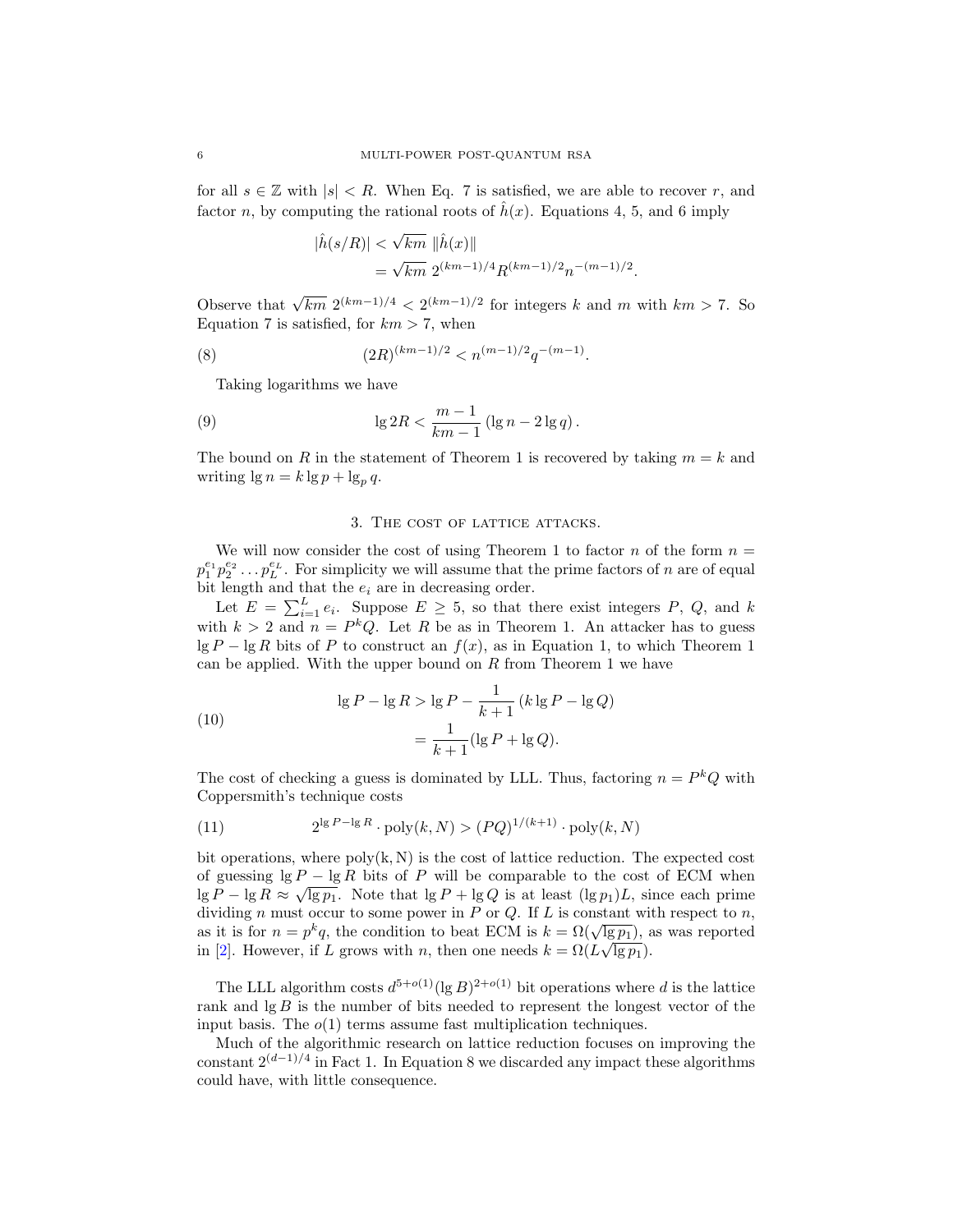On the other hand, Stehlé and Nguyen's  $L^2$  variant of LLL [\[13\]](#page-11-15) does seem to help. They use (carefully analyzed) floating point arithmetic to produces an LLLreduced basis in  $d^{5+o(1)}$  lg  $B + d^{4+o(1)}$  lg<sup>2</sup> B bit operations. The complexity claim in the statement of Theorem [1](#page-3-0) is recovered with  $m = k$ ,  $d = k^2$ , and  $\lg B = O(k \lg N)$ .

The cost can also be improved by using Novocin, Stehlé, and Villard's  $\tilde{L}^1$  variant of LLL [\[14\]](#page-11-16). That algorithm costs  $d^{5+o(1)} \lg B + d^{\omega+1+o(1)} (\lg B)^{1+o(1)}$  bit operations, where  $\omega < 2.373$  is the matrix multiplication exponent.

### 4. Shor's Algorithm.

<span id="page-6-0"></span>We turn now to quantum attacks. We will describe Shor's algorithm without the usual machinery of unitary transformations on complex euclidean space. Instead we break the algorithm into four steps: initialization, randomization, modular exponentiation, and the quantum Fourier transform. We give a high level description of each step, the cost of each step, and the probability of events that we label " $R_j^{(i)} = k$ ." The event " $R_j^{(i)} = k$ " should be read as "terminating Shor's algorithm" after step i and reading qubit register j yields outcome  $k$ ."

The computation involves two qubit registers. The first register represents an element of  $\mathbb{Z}/S\mathbb{Z}$ , for an S that our analysis will determine later. The second register represents an element of  $\mathbb{Z}/n\mathbb{Z}$ , where n is the number to be factored. Each step of the algorithm may use "scratch" registers as well, but we assume that these scratch registers are statistically independent from the data registers in between steps<sup>[1](#page-6-1)</sup>. The cost of each step is given as the depth of a quantum circuit that performs that step. Circuit depth is measured in elementary single- and two-qubit gates, hereafter "qubit operations."

Shor's algorithm computes the multiplicative order of 3 modulo  $n$ , i.e the smallest r such that  $3^r \equiv 1 \pmod{n}$ . If r is even, and  $3^{r/2} \not\equiv -1 \pmod{n}$ , then  $gcd(3^{r/2} - 1, n)$  is a non-trivial factor of n. If r is odd, or  $3^{r/2} \equiv -1 \pmod{n}$ , then one tries again with a different constant in place of 3. The algorithm proceeds as follows.

Step 1: The registers are initialized to 0, i.e.

$$
\Pr[R_1^{(1)} = 0 \land R_2^{(1)} = 0] = 1.
$$

The cost of this step is omitted.

Step 2: The first register is transformed so that it represents the uniform distribution on  $\mathbb{Z}/S\mathbb{Z}$ :

$$
\Pr[R_1^{(2)} = x \land R_2^{(2)} = 0] = 1/S
$$

for all  $x \in \mathbb{Z}/S\mathbb{Z}$ . When S is a power of 2 the circuit for this operation – parallel Hadamard gates on each qubit of the first register – has depth 1.

**Step 3:** The value modexp $(3, x, n) := 3^x \text{ mod } n$  is calculated and stored in the second register. The transformation  $(x, 0) \mapsto (x, \text{modexp}(3, x, n))$  is a bijection, so this does not affect the probability of finding  $x$  in the first register, i.e.

$$
\Pr[R_1^{(3)} = x \ \land \ R_2^{(3)} = \mathsf{modexp}(3, x, n)] = 1/S
$$

<span id="page-6-1"></span><sup>&</sup>lt;sup>1</sup>Standard reversible computing techniques make this a benign assumption, though it is slightly stronger than what is needed.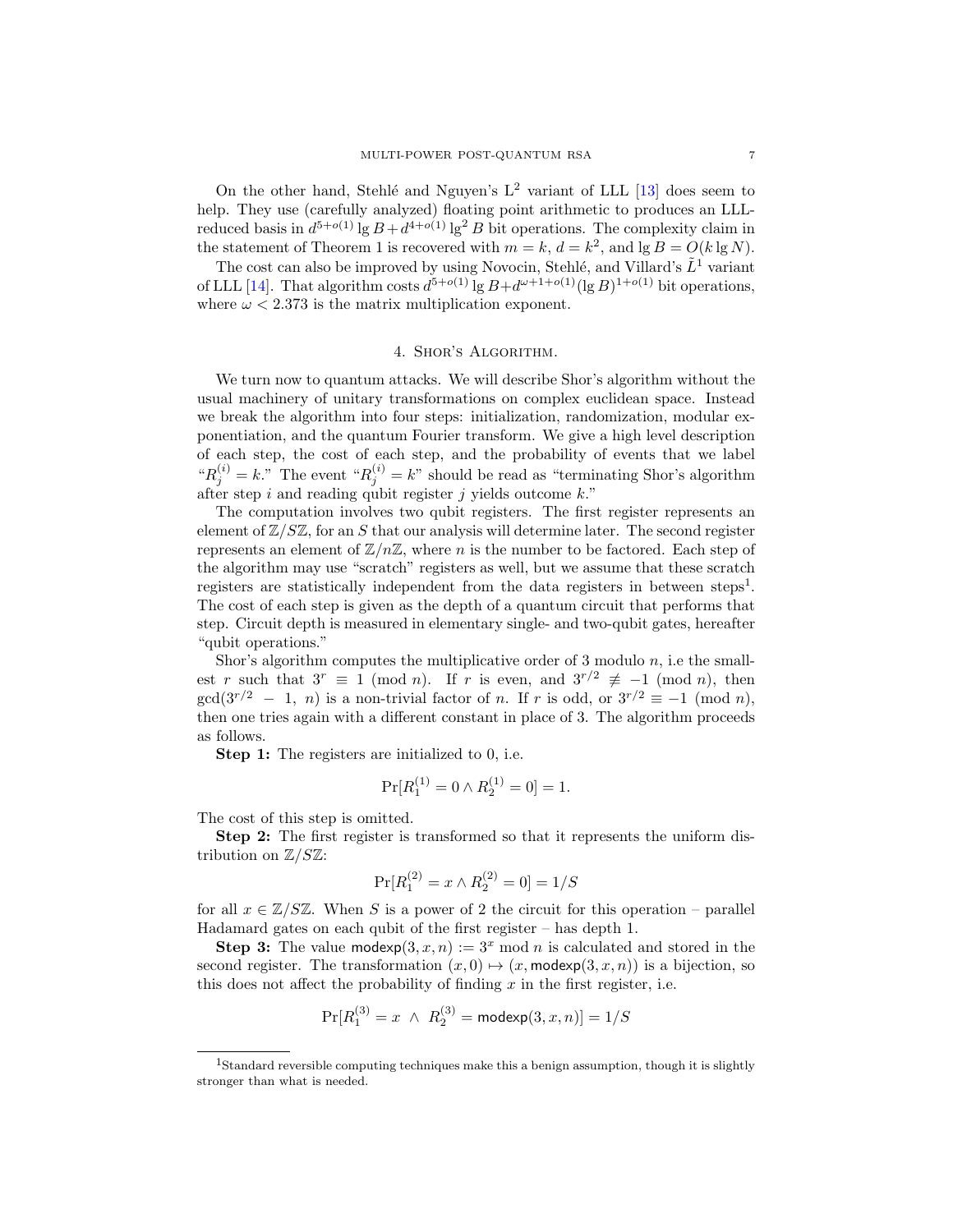for all  $x \in \mathbb{Z}/\mathbb{SZ}$ . This operation costs  $(\lg S) \cdot \mathcal{M}(\lg n)$  qubit operations, where  $\mathcal{M}(\lg n)$  is the cost of  $(\lg n)$ -bit modular multiplication. It is reasonable to expect that quantum modular multiplication will cost  $(\lg n)^{1+o(1)}$  qubit operations, matching the classical bit operation  $\cos t^2$  $\cos t^2$ .

Step 4: The (approximate)  $\mathbb{Z}/S\mathbb{Z}$  quantum Fourier transform is applied to the first register. This costs  $(\lg S)^{1+o(1)}$  qubit operations [\[5\]](#page-11-17). The effect of this transformation is best described by the distribution of  $R_1^{(4)}$  conditioned on  $R_2^{(4)} = 3^k$ mod n. Since 3 is of multiplicative order r we may assume  $0 \leq k \leq r$ . Then for  $y \in \mathbb{Z}/S\mathbb{Z}$  Shor shows that

<span id="page-7-2"></span>(12) 
$$
\Pr[R_1^{(4)} = y \mid R_2^{(4)} = 3^k \mod n] = \left| \frac{\sqrt{r}}{S} \sum_{b=0}^{\left[ \frac{S-k-1}{r} \right]} \exp \left( 2 \pi i b \frac{ry}{S} \right) \right|^2.
$$

We will say that  $y$  is good if there exists an integer  $d$  such that

<span id="page-7-3"></span>
$$
\left| \frac{y}{S} - \frac{d}{r} \right| \le \frac{1}{2S}.
$$

Shor shows that for good y the right hand side of Equation [12](#page-7-2) is at least  $1/3r$ . If  $S > 2r$  then there are at least  $\phi(r)$  pairs  $(d, y)$  for which  $d/r$  is in lowest terms and y is good. Hence, for  $S > 2r$ , the total probability assigned to the set of good y is at least  $\phi(r)/3r = O(1/\log \log r)$ .

The algorithm terminates after step 4. Shor's strategy for recovering  $r$  from the known quantities  $y$  and  $S$  is to compute the convergents of the continued fraction expansion of  $y/S$ . If  $S > r^2$  then Equation [13](#page-7-3) is a sufficient condition (well known in the theory of Diophantine approximation) for  $d/r$  to appear among the convergents. For S of this size there are also techniques that amplify the success probability from  $O(1/\log \log r)$  to  $O(1)$  through classical post-processing alone [\[20\]](#page-11-18). We ignore the bit operation cost of post-processing, including the cost of computing  $gcd(3^{r/2} - 1, n).$ 

### 5. The cost of period finding.

<span id="page-7-0"></span>The  $(\lg S) \cdot \mathcal{M}(\lg n)$  qubit operations in step 3 are the dominant cost of Shor's algorithm. For general integers, Shor recommends taking  $S$  to be the power of two between  $n^2$  and  $2n^2$ . However, for certain integers one can take S slightly smaller.

This brings us to the second reason that Bernstein, Heninger, Lou, and Valenta find  $n = p^k q$  to be worrisome. Since  $\phi(n) = p^{k-1}(p-1)(q-1)$  the multiplicative order of any nth power in  $(\mathbb{Z}/n\mathbb{Z})^{\times}$  divides  $(p-1)(q-1)$ . Hence, we may take  $S = ((p-1)(q-1))^2 \approx n^{4/(k+1)}$  so long as we by replace the constant 3 in Step 3 with  $3^n$  mod n. The cost of computing  $3^n$  mod n is  $(\lg n) \cdot \mathcal{M}(\lg n)$  bit operations. Following this, the cost of Step 3 of Shor's algorithm is  $O(\frac{\lg n}{k+1}) \cdot \mathcal{M}(\lg n)$  qubit operations. In other words, "Shor's algorithm finds the order at relatively high speed once the *n*th power is computed"  $[1]$ .

The same argument applies to more general multi-power moduli  $n = p_1^{e_1} p_2^{e_2} \dots p_L^{e_L}$ . The adversary can take  $S = n^{2L/E}$  where  $E = \sum_i e_i$ . The asymptotic cost of factoring such n by Shor's algorithm is  $(\lg n) \cdot \overline{\mathcal{M}}(\lg n)$  bit operations plus

<span id="page-7-1"></span><sup>&</sup>lt;sup>2</sup>State of the art quantum circuits for mod-n multiplication cost  $32(\lg n)^2 + O(\lg n)$  qubit operations [\[7\]](#page-11-19), but there are no fundamental barriers to implementing fast multiplication.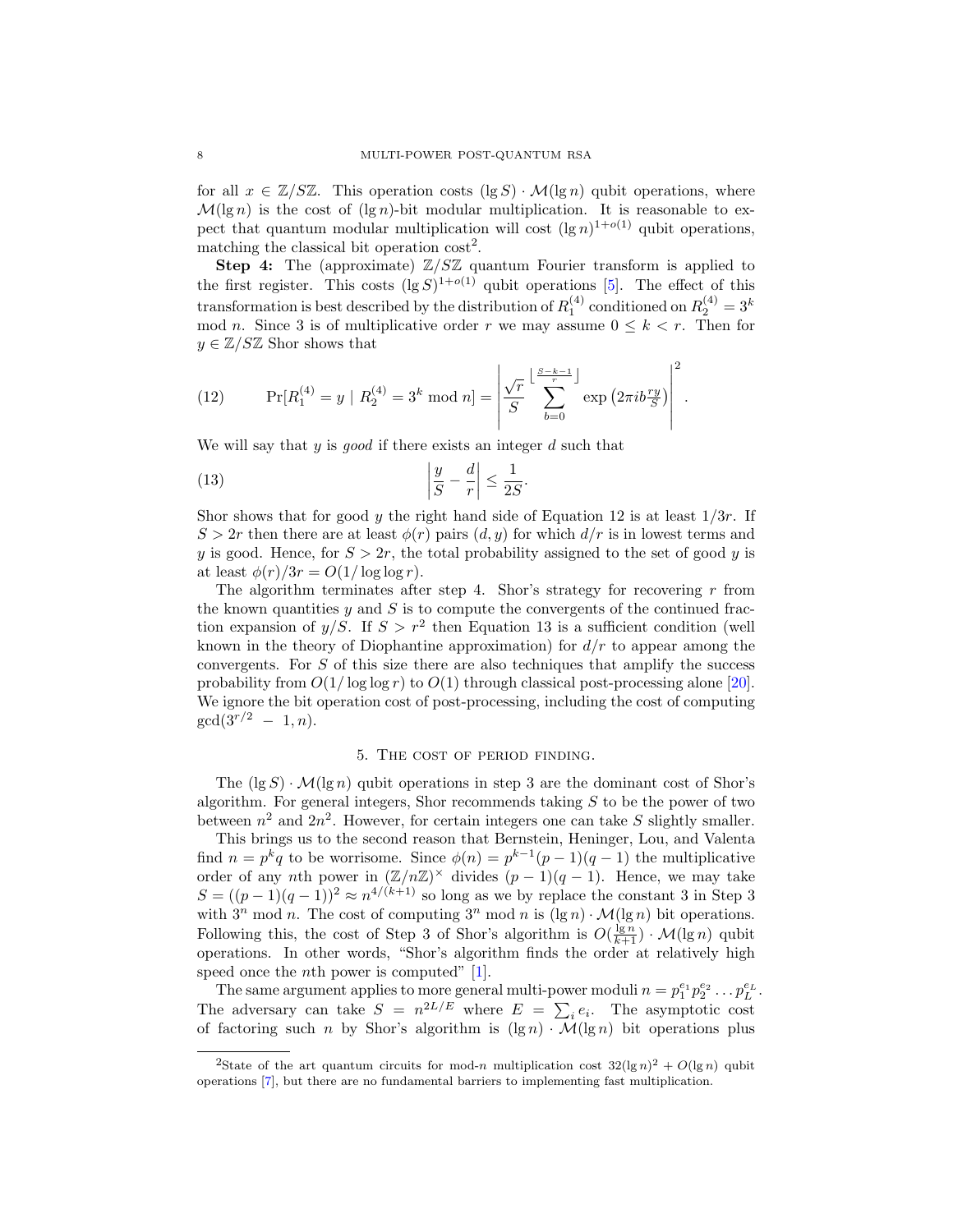$O(\frac{L}{E} \lg n) \cdot \mathcal{M}(\lg n)$  qubit operations. If  $E - L$  is large, and qubit operations are much more expensive than bit operations, this could be a dramatic improvement.

### 6. Multi-power pqRSA

<span id="page-8-0"></span>The multi-prime post-quantum RSA system proposed in [\[1\]](#page-11-7) uses fast multiplication techniques to reduce the cost of users' operations when  $n = p_1 p_2 \cdots p_\ell$  and l grows as  $\lg n/(\lg \lg n)^{2+o(1)}$ . The multi-power post-quantum RSA system we propose here applies similar techniques to reduce the cost of users' operations when  $n = p_1^{e_1} p_2^{e_2} \cdots p_L^{e_L}$  and L grows as  $(\lg n)^{1/(2+o(1))}$ . Our decryption procedure follows [\[22\]](#page-11-2) and [\[11\]](#page-11-4) in using a Newton iteration to compute a cube root modulo  $p_i^{e_i}$  from a cube root modulo  $p_i$ .

The constraints on parameter selection for multi-prime pqRSA come from ECM and Shor's algorithm. When repeated factors are allowed we also need to ensure that lattice attacks cost more than ECM and that special purpose variants of Shor's algorithm do not eliminate our cost/performance ratio.

#### 6.1. Parameters. We take

$$
n = p_1^2 p_2^3 p_3^5 p_4^7 \cdots p_i^{\pi_i} \cdots p_L^{\pi_L}
$$

where  $\pi_i$  is the *i*th prime. As in [\[1\]](#page-11-7), we take each prime factor of *n* to be of bit length  $(\lg \lg n)^{2+o(1)}$ . We also take  $p_i \equiv 2 \pmod{3}$  for  $i = 1, ..., L$  so that encryption exponent 3 can be used.

We define  $E(L) = \sum_{i \le L} \pi_i$ . The prime number theorem suggests that  $E(L) \sim$  $\frac{1}{2}L^2$  log L. To obtain keys of a specified bit-length we choose L such that  $E(L)$  =  $\lg n / (\lg \lg n)^{2+o(1)}$ .

For concreteness we will focus on 1-terabyte keys,  $\lg n = 2^{43}$ . We follow [\[1\]](#page-11-7) and fix the bit length of the  $p_i$  at 4096 bits. We then take  $L = 20044$ , which gives  $E(20044) = 2^{31.0001...}$ 

### 6.2. Security.

6.2.1. Small factor attacks. The asymptotic security analysis of multi-power pqRSA with respect to trial division, Pollard's  $p-1$  method, Williams'  $p+1$  method, and Lenstra's elliptic curve method is identical to multi-prime pqRSA. This is also true for variants of these algorithms that use Grover's algorithm as a subroutine. We refer to [\[1\]](#page-11-7) for a detailed discussion of why these attacks are not likely to succeed at a cost of less than  $2^{140}$  bit operations when 4096-bit primes are used.

Note that Peralta and Okamoto [\[15\]](#page-11-20) describe a method to speed up ECM for moduli of the form  $n = p^2q$ . This method does not improve on the asymptotic  $\exp((\log p)^{1/2+o(1)})$  cost estimate for ECM that is used here.

6.2.2. Lattice attacks. The lattice attack in Section [2](#page-2-0) is competitive with ECM 0.2.2. Lattice attacker in earlier attack in Section 2 is competitive with ECM when the attacker needs to guess fewer than  $\sqrt{\lg p_1} = (\lg \lg n)^{1+o(1)}$  bits. We will argue that there do not exist integers P, Q, and k, with  $n = P^k Q$ , for which the lattice attack is competitive with ECM. From Equation [10,](#page-5-2) we see that  $P, Q$ , and k must satisfy

<span id="page-8-1"></span>(14) 
$$
\frac{1}{k+1} (\lg P + \lg Q) \leq (\lg \lg n)^{1+o(1)}.
$$

Observe that  $p_1^2 p_2^3 \cdots p_j^{\pi_j} \mid Q$  for j such that  $\pi_j \leq k$ . The sum of the primes less than k grows at least as fast as the sum of the first  $k/\log k$  integers. In particular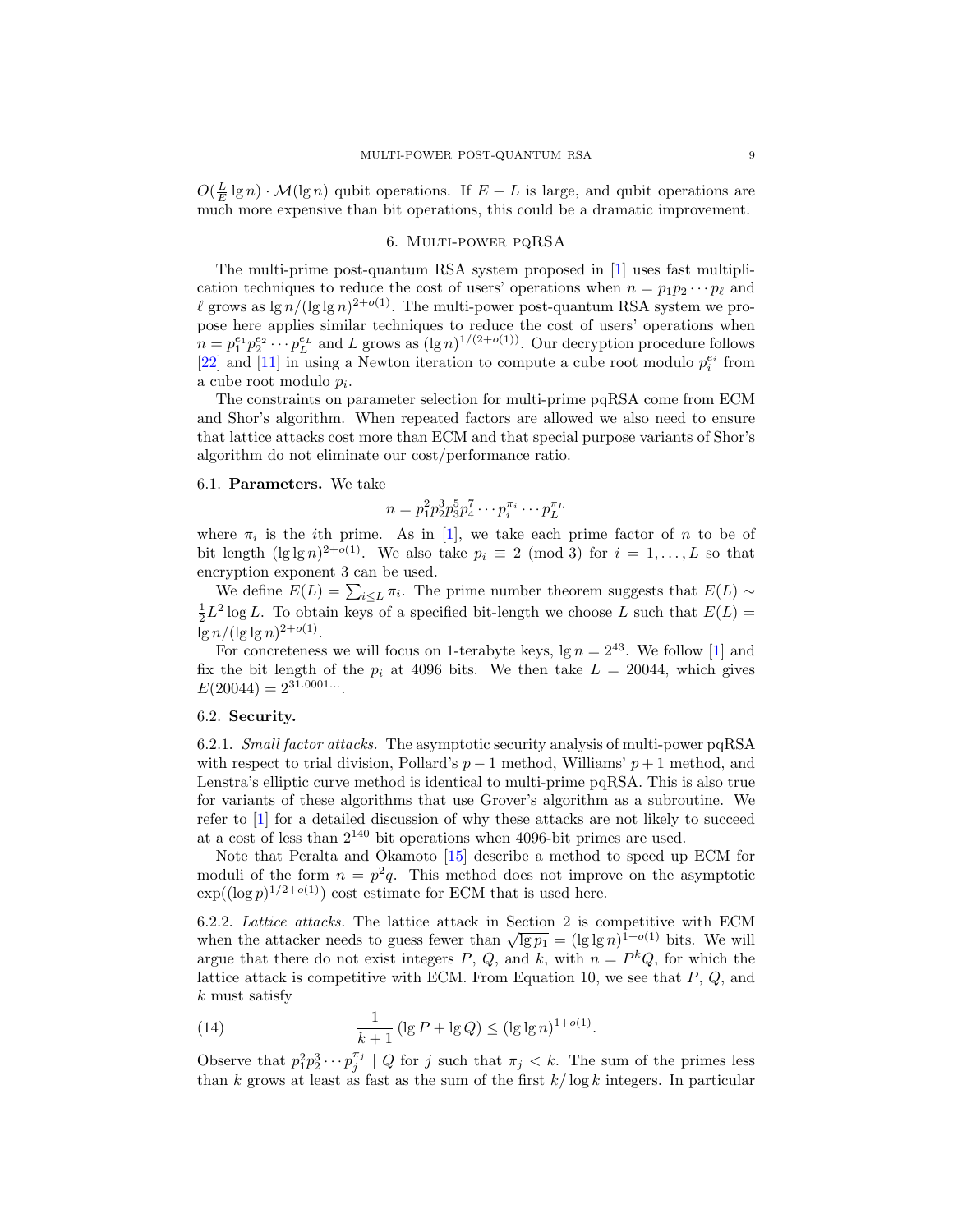the sum dominates k. Hence  $\lg Q = \omega((\lg \lg n)^2 k)$  and we see that Eq. [14](#page-8-1) cannot be satisfied. It is a simple exercise to show that replacing Equation [14](#page-8-1) with a condition based on Equation [9](#page-5-3) does not improve the situation.

Even if a satisfying  $k$  did exist, the cost of LLL would be prohibitive. Theorem [1](#page-3-0) suggests a cost of well over  $k^{10} \lg n$  bit operations. Taking k smaller than L is unrealistic, as  $\lg P + \lg Q$  grows super-linearly with L. With  $\lg n = 2^{43}$  and  $L = 20044$  we have  $L^{10} \lg n > 2^{185}$ .

The cost of lattice reduction becomes an enormous obstacle if one attempts to guess bits of P using Grover search.

<span id="page-9-0"></span>6.2.3. Period finding. As described in Section [5,](#page-7-0) one can reduce the cost of period finding by replacing the constant 3 in Shor's algorithm with  $3<sup>n</sup>$  mod n. The resulting cost is  $(\lg n) \cdot \mathcal{M}(\lg n)$  bit operations plus  $(\lg S) \cdot \mathcal{M}(\lg n)$  qubit operations where  $S = n^{2L/E}$ . For our multi-power pqRSA moduli lg  $S = (\lg n)^{1/2 + o(1)}$ , so the cost of Shor's algorithm is  $(\lg n) \cdot \mathcal{M}(\lg n)$  bit operations plus  $(\lg n)^{1.5+o(1)} \cdot \mathcal{M}(\lg n)$ qubit operations.

Bernstein, Heninger, Lou, and Valenta [\[1\]](#page-11-7) estimate  $\mathcal{M}(\lg n)$  using contemporary speed records for multiplication in  $\mathbb{F}_{2^{60}}$ . Assuming that integer multiplication can be made as fast as binary polynomial multiplication, that reduction modulo  $n$  is free, and that bit operations have the same cost as qubit operations, they suggest that  $\mathcal{M}(2^{43}) \approx 2^{56}$  bit (or qubit) operations.

For our 1-terabyte multi-power pqRSA parameters  $S = (2^{4096L})^2 \approx 2^{2^{27}}$ . Consequently, Shor's algorithm costs  $(\lg n) \cdot \mathcal{M}(2^{43}) \approx 2^{99}$  bit operations plus  $(\lg S) \cdot$  $\mathcal{M}(2^{43}) \approx 2^{83}$  qubit operations. Compare this with the cost of attacking 1-terabyte multi-prime pqRSA: with  $S = n^2$  Shor's algorithm costs  $(\lg n) \cdot \mathcal{M}(2^{43}) \approx 2^{100}$ qubit operations.

6.3. Efficiency. Apart from decryption, the user's computations in multi-power pqRSA are identical to the user's computations in multi-prime pqRSA. We refer the reader to [\[1\]](#page-11-7) for the justification that key generation and encryption take  $(\lg n)^{1+o(1)}$ bit operations.

Multi-power pqRSA decryption may be somewhat faster than multi-prime pqRSA decryption, but we do not expect a significant asymptotic improvement. To decrypt a ciphertext c, one first uses a remainder tree to compute c mod  $p_i^{\pi_i}$  for  $i = 1, ..., L$ . One then computes the cube root of  $c$  modulo each  $p_i$ . The decryption algorithm differs from multi-prime pqRSA in that there are two distinct interpolation steps. The first, as in [\[22,](#page-11-2) [11\]](#page-11-4), lifts the cube root of c modulo  $p_i$  to a cube root of c modulo  $p_i^{\pi_i}$  for  $i = 1, ..., L$ . The second uses a CRT tree to construct the cube root of c modulo n. If there is any speedup for multi-power pqRSA decryption, it is likely due to the fact that fewer cube roots need to be computed. The two interpolation steps together are likely as expensive as the CRT tree in multi-prime pqRSA. Regardless, decryption will cost  $(\lg n)^{1+o(1)}$  bit operations.

We have not implemented multi-power pqRSA, and can only estimate its nonasymptotic efficiency. Bernstein, Heninger, Lou, and Valenta report a prime generation rate of between 750 and 1585 primes per core-hour. They also report that a set of  $2^{31}$  primes was generated in  $1975000$  core-hours [\[1\]](#page-11-7). At the same rate, generating the 20 044 primes needed for a 1-terabyte multi-power pqRSA key would take only 18.5 core-hours. Keep in mind that the full key generation procedure also involves a large product tree.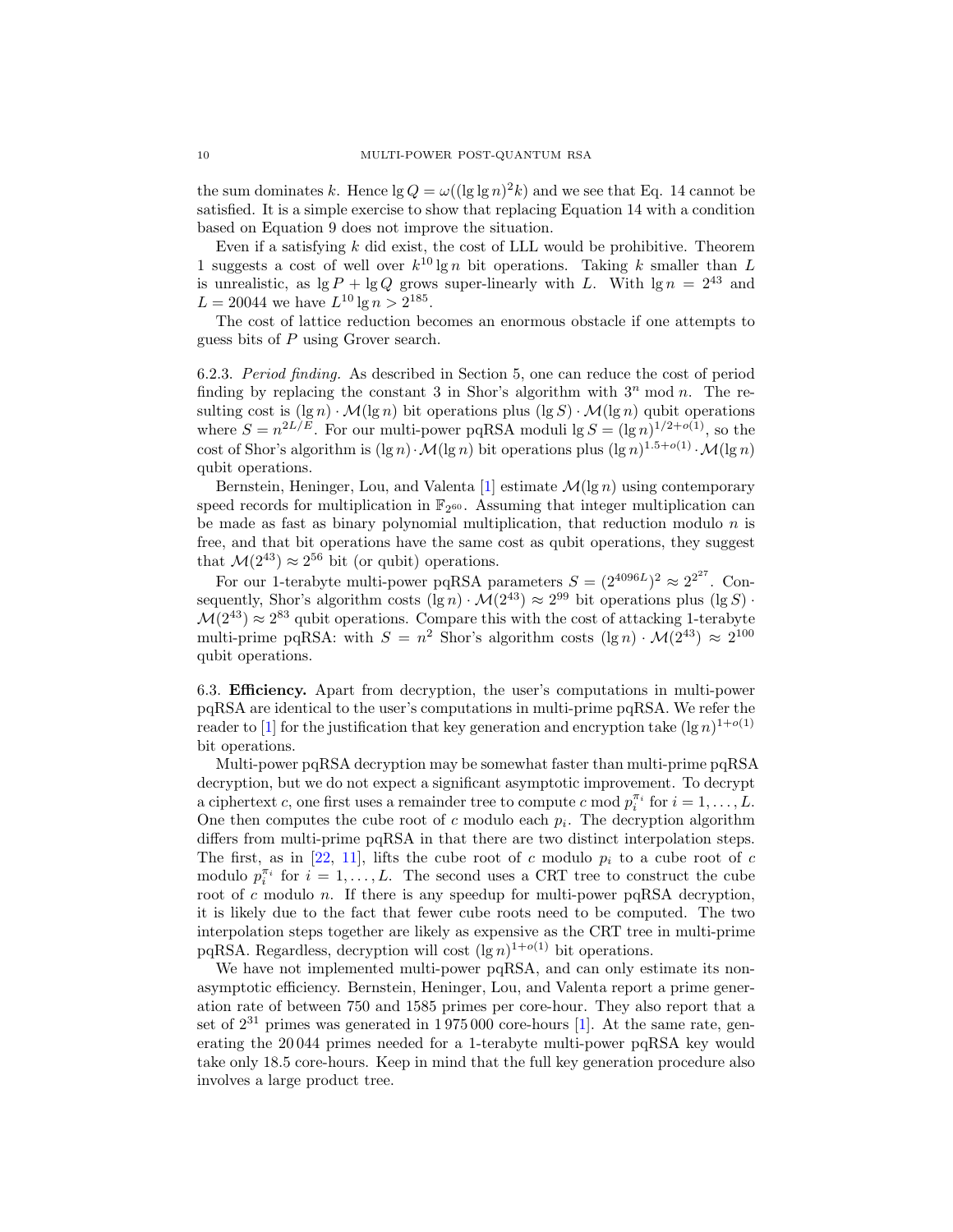6.3.1. Cost/performance ratio. Multi-prime pqRSA key generation, encryption, and decryption all cost  $(\lg n)^{1+o(1)}$  bit operations. The best attack costs  $(\lg n)^{2+o(1)}$ qubit operations. As there is no reason to believe that qubit operations are *less* expensive than bit operations, we can safely say that there is a quadratic gap between the attacker's cost and the user's cost. The gap could be larger if qubit operations are fundamentally more expensive than bit operations.

Multi-power pqRSA key generation, encryption, and decryption, likewise, cost  $(\lg n)^{1+o(1)}$  bit operations. The best attack costs  $(\lg n)^{2+o(1)}$  bit operations plus  $(\lg n)^{1.5+o(1)}$  qubit operations. If qubit operations cost the same as bit operations, then multi-power pqRSA users still enjoy a quadratic advantage against attackers. This remains true when qubit operations cost C bit operations, for any constant C. The quadratic advantage is only threatened when the cost of qubit operations grows with n.

#### 7. Conclusion

One-terabyte multi-prime pqRSA key generation is quite costly. In one test, prime generation took "four months running on spare compute capacity of a 1,400 core cluster" and evaluating the product tree took "about four days" [\[1\]](#page-11-7). A user with a comparable machine should be able to generate a multi-power pqRSA key in just 5 days. The speedup comes with some loss in security, but quantifying this loss presents challenges.

In Section [6.2.3](#page-9-0) we saw that if bit operations and qubit operations have equal cost, then 1-terabyte multi-power pqRSA users suffer a 1 bit security loss. However, if qubit operations are much more expensive than bit operations, these users suffer a 17 bit security loss – albeit from a higher initial security level.

The security gap could be amplified in other cost models. For instance, if qubit operations cost  $O(\lg n)$  bit operations, then the cost of attacking multi-prime  $pqRSA$  is  $(lg n)^{3+o(1)}$  bit operations, while the cost of attacking multi-power  $pqRSA$ is only  $(\lg n)^{2.5+o(1)}$  bit operations. This may seem unrealistic, but there are models where each qubit operation in Shor's algorithm costs  $O(\lg n)$  bit operations.

In [\[6\]](#page-11-21) the cost of a quantum circuit is expressed in "surface code cycles." Each surface code cycle involves error correction that can be assigned a cost in bit operations. The amount of error correction that needs to be done grows with the number of qubits in the quantum circuit. Hence, the bit operation cost of quantum computation, in this model, scales with both the number of qubits and the depth of the circuit.

Shor's algorithm needs at least  $\lg S + \lg n$  qubits for the registers described in Section [4.](#page-6-0) This is  $3 \lg n$  for multi-prime pqRSA, and only slightly more than  $\lg n$ for multi-power pqRSA. Suppose the cost of error correction is  $2<sup>c</sup>$  bit operations per qubit per qubit operation (possibly with c negative). Then the error correction needed for an attack on multi-prime pqRSA costs  $2^{143+\log 3+c}$  bit operations, and the error correction needed for an attack on multi-power pqRSA modulus costs  $2^{126+c}$  bit operations.

Questions about the relative cost of bit and qubit operations will need to be answered whether users choose multi-prime pqRSA, multi-power pqRSA, or some other system. Even if users decide that no variant of pqRSA is fast enough for their needs, a robust quantum cryptanalysis of RSA will greatly improve our understanding of the post-quantum security of other systems.